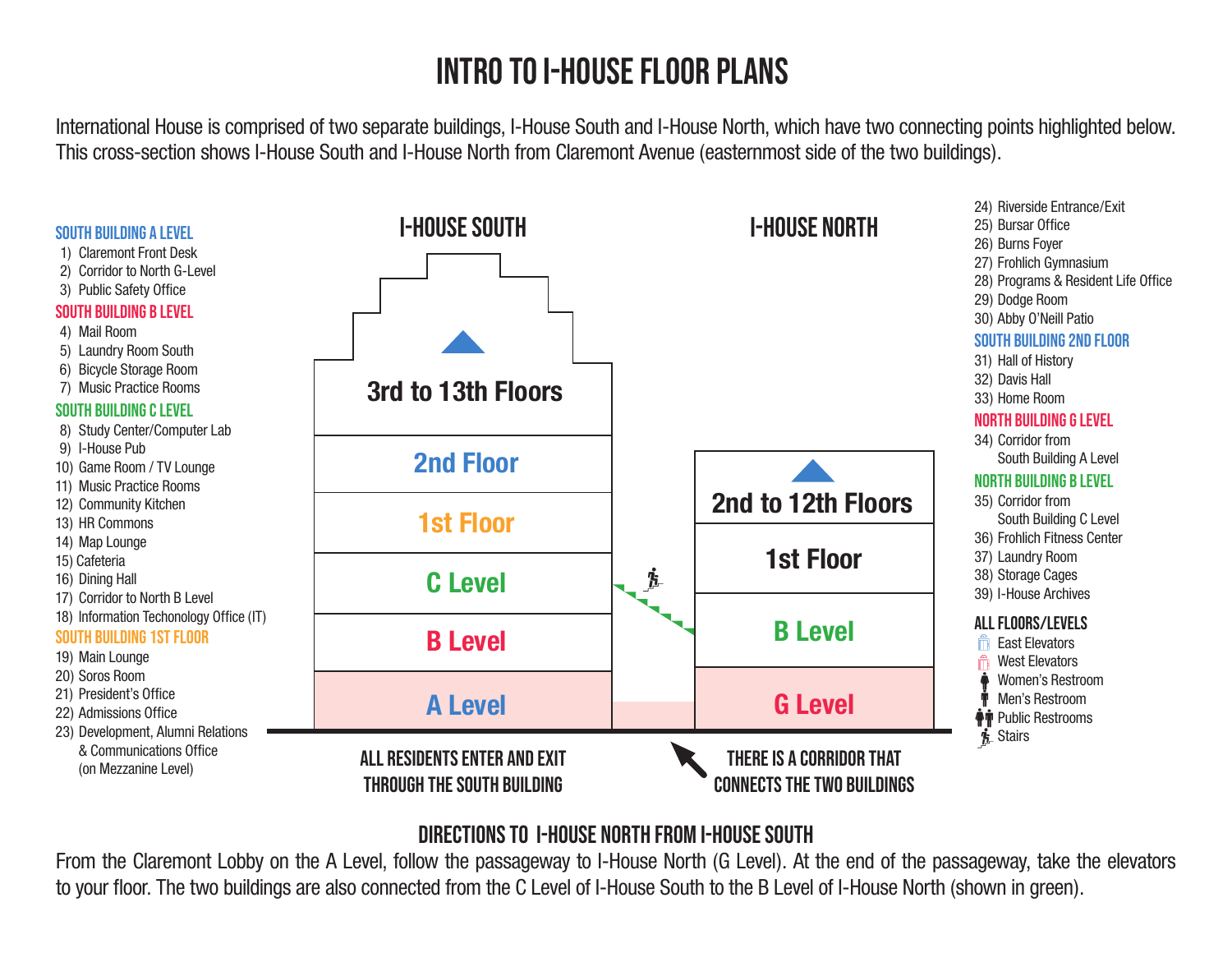## i-house south: A & B levels



#### south Building A Level

- 1) Claremont Front Desk
- 2) Corridor to North G-Level
- 3) Public Safety Office
- ñ East Elevators
- $\boldsymbol{\dot{h}}$ **Stairs**

#### South Building B Level

- 4) Mail Room
- 5) Laundry Room South
- 6) Bicycle Storage Room
- 7) Music Practice Rooms
- ĥ West Elevators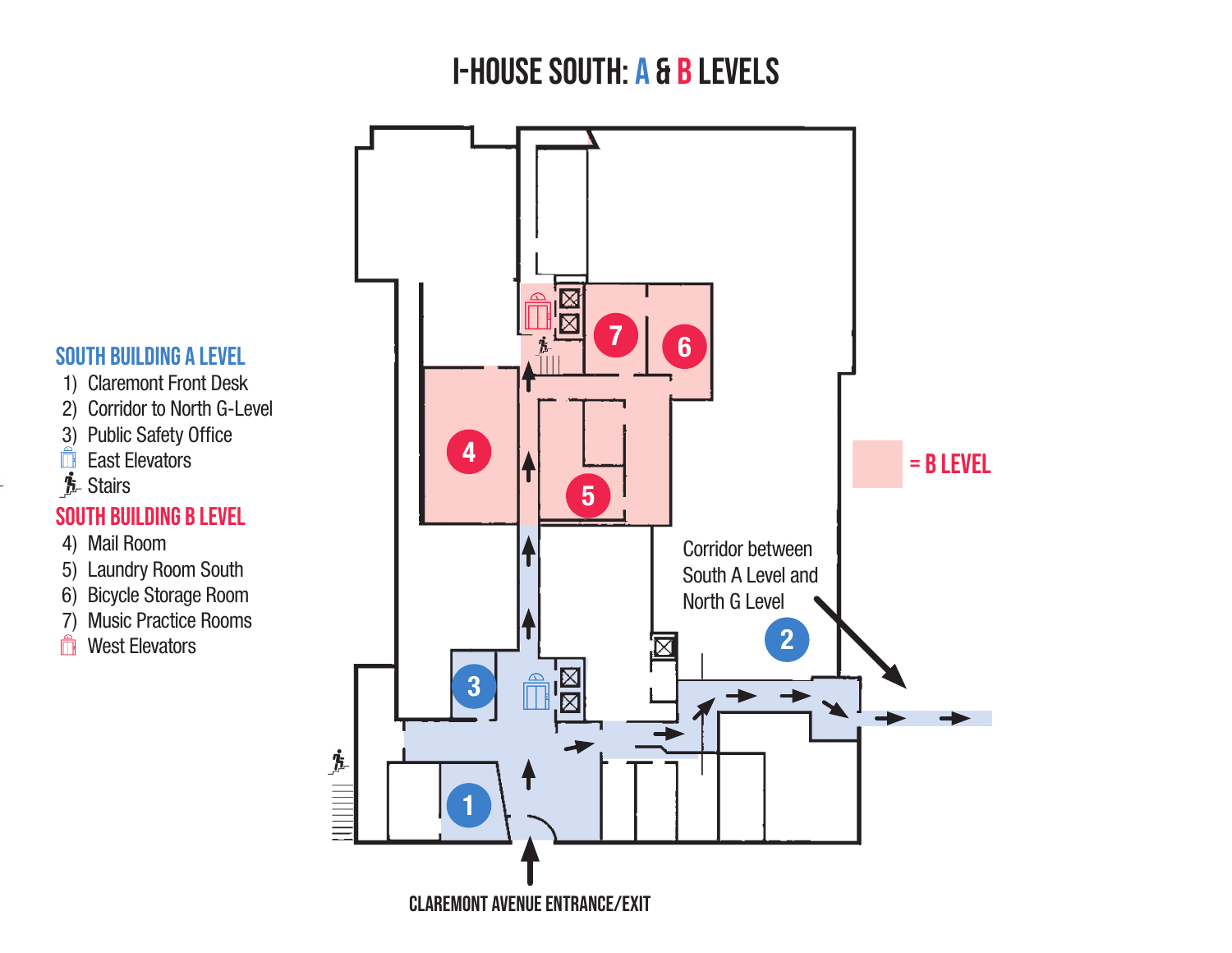## i-house south: c level

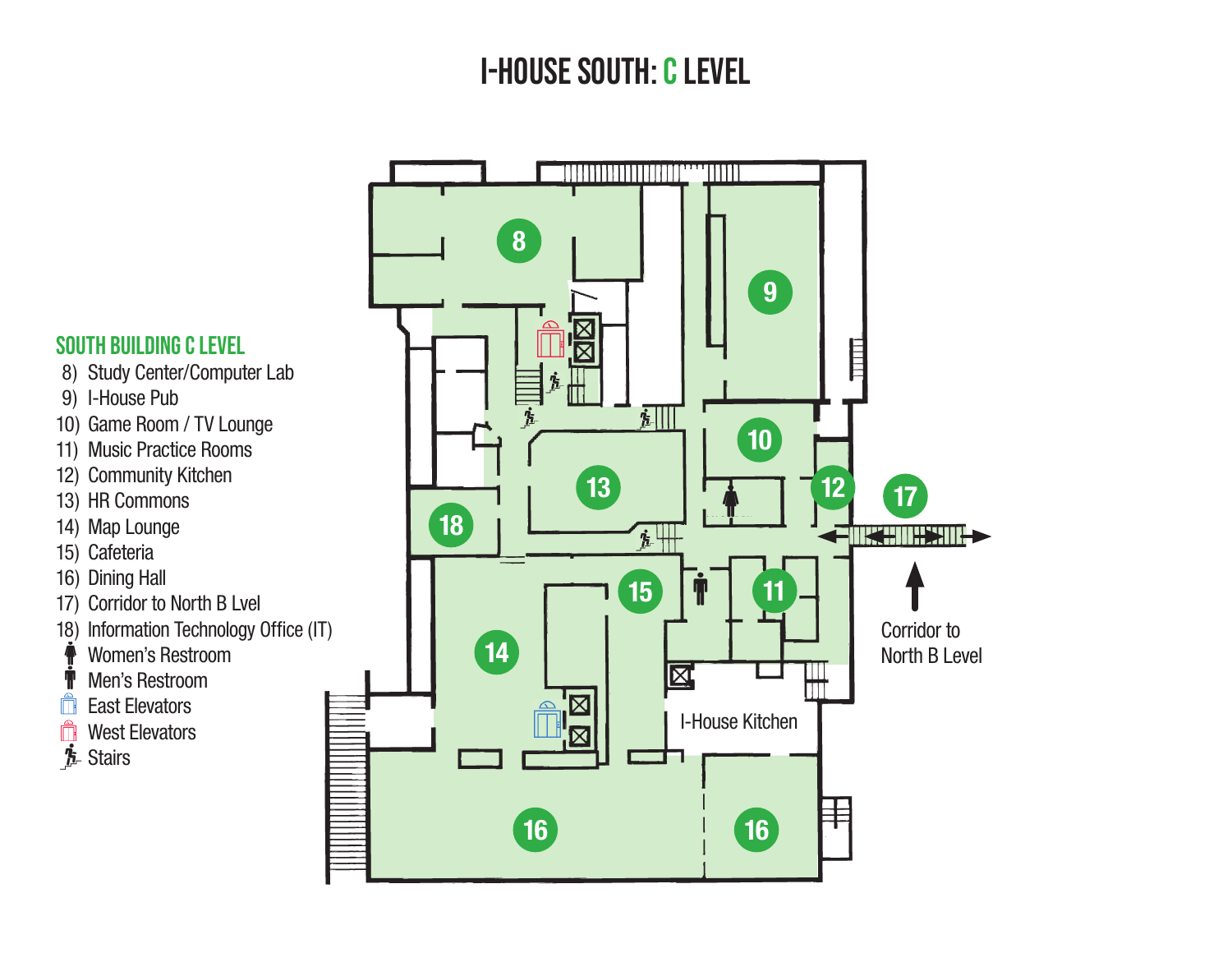## i-house south: 1st & 2nd floors



### **2ND FLOOR**<br>2nd Floor South Building 1st Floor

- 19) Main Lounge
- 20) Soros Room
- 21) President's Office
- 22) Admissions Office
- 23) Development, Alumni Relations & Communications Office (on Mezzanine Level)
- 24) Riverside Entrance/Exit
- 25) Bursar Office
- 26) Burns Foyer
- 27) Frohlich Gymnasium
- 28) Programs & Resident Life Office
- 29) Dodge Room
- 30) Abby O'Neill Patio
- **AT** Public Restrooms
- East Elevators  $\Box$
- ĥ West Elevators
- *f* Stairs

#### South Building 2nd Floor

- 31) Hall of History
- 32) Davis Hall
- 33) Home Room<br> **East Flevator**
- East Elevators
- West Elevators
- **AT** Public Restrooms





*f* Stairs